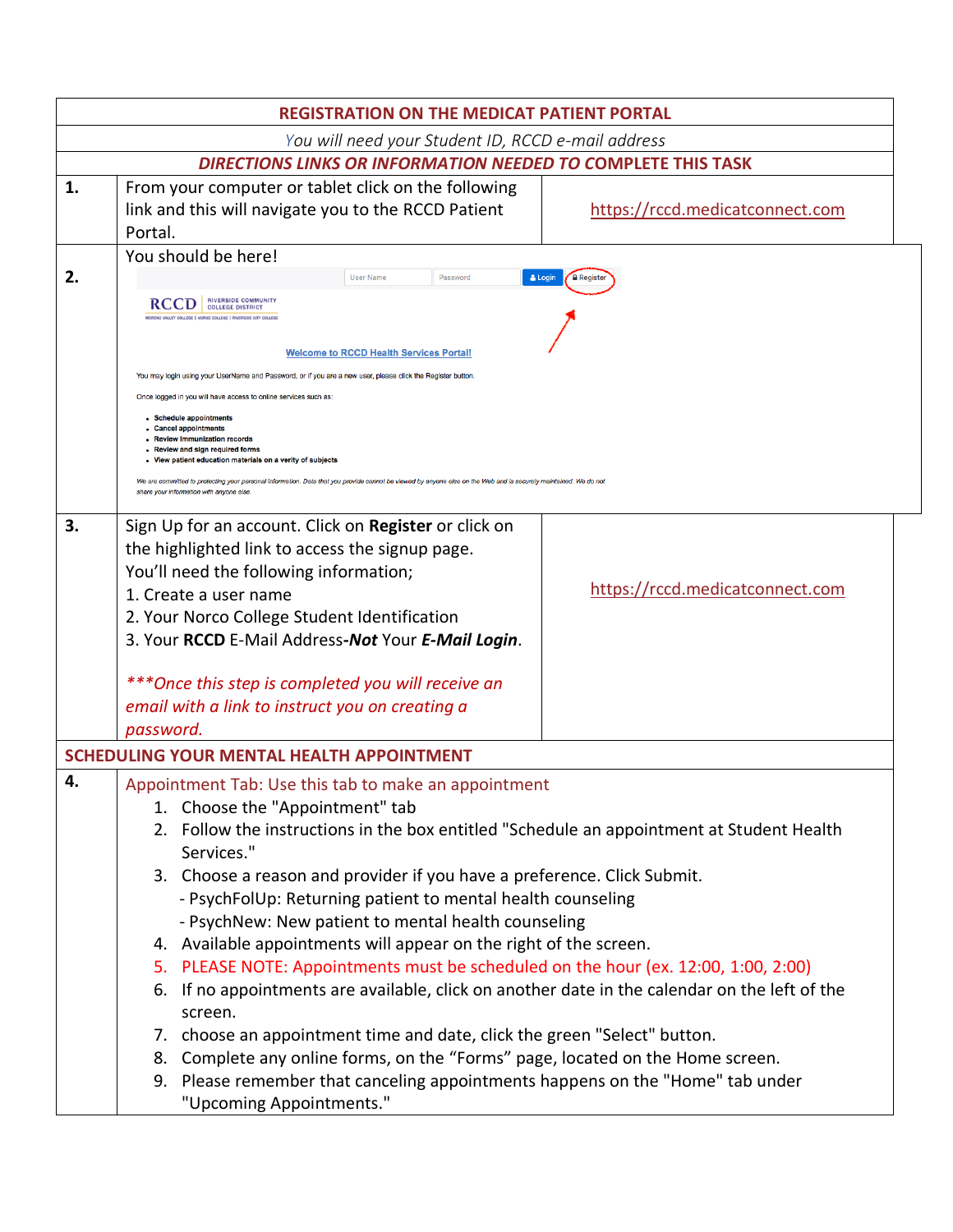|    | <b>RIVERSIDE COMMUNITY</b><br><b>COLLEGE DISTRICT</b>                                                                                                                                                                                                                                                                                                                                                                      |  |
|----|----------------------------------------------------------------------------------------------------------------------------------------------------------------------------------------------------------------------------------------------------------------------------------------------------------------------------------------------------------------------------------------------------------------------------|--|
|    | MORENO VALLEY COLLEGE   NORCO COLLEGE   RIVERSIDE CITY COLLEGE                                                                                                                                                                                                                                                                                                                                                             |  |
|    |                                                                                                                                                                                                                                                                                                                                                                                                                            |  |
|    | Welcome to the Psychological Services Self Scheduling Portal!                                                                                                                                                                                                                                                                                                                                                              |  |
|    | PLEASE REVIEW AND SIGN REQUIRED DOCUMENTS LOCATED UNDER THE FORMS SECTION PRIOR TO SCHEDULED APPOINTMENT                                                                                                                                                                                                                                                                                                                   |  |
|    | Our caring Mental Health Counselors work with students to overcome a variety of personal issues in their lives including:<br>adjustment to college life, family/relationship issues, stress, anxiety, depression, addiction, sexual assault, harassment and more.                                                                                                                                                          |  |
|    | Here are a few things you need to know:                                                                                                                                                                                                                                                                                                                                                                                    |  |
|    | • One-on-one personal counseling sessions are 50 minutes long<br>• All appointments are completely safe and confidential<br>• Cancellations require a 24 hour notice(3 cancellations with less than 24 hours notice, no shows or combination of the two<br>will result in a temporary suspension of counseling services. For reinstatement students must schedule an appointment with<br>the Director of Health Services.) |  |
|    | Please Note: Appointments must be scheduled on the hour (ex. 12:00,1:00, 2:00, 3:00).                                                                                                                                                                                                                                                                                                                                      |  |
|    | In light of recent school closure in regards to COVID-19, we are only providing mental health counseling via Zoom or Phone call.                                                                                                                                                                                                                                                                                           |  |
|    |                                                                                                                                                                                                                                                                                                                                                                                                                            |  |
|    | <b>FORMS: REQUIRED SIGNATURES</b>                                                                                                                                                                                                                                                                                                                                                                                          |  |
| 6. | Forms Tab: Use this tab to review and sign required patient documents.<br>1. Choose the "Forms" tab<br>2. Review and sign form marked with $(*)$ .<br>Consent for counseling, Norco HIPPA, PHQ9 are required forms that requires students<br>3.<br>review and signature every academic school year.                                                                                                                        |  |
|    | <b>Q</b> Locations and Hours<br><b>RIVERSIDE COMMUNITY</b><br>RCCD<br><b>COLLEGE DISTRICT</b><br>ORENO VALLEY COLLEGE   NORCO COLLEGE   RIVERSIDE CITY COLLEGE                                                                                                                                                                                                                                                             |  |
|    |                                                                                                                                                                                                                                                                                                                                                                                                                            |  |
|    | <b>Norco</b>                                                                                                                                                                                                                                                                                                                                                                                                               |  |
|    | Consent for Counseling*                                                                                                                                                                                                                                                                                                                                                                                                    |  |
|    | <b>No Suicide Contract</b><br>This form is not required unless instructed by your mental health counselor.                                                                                                                                                                                                                                                                                                                 |  |
|    | Norco HIPAA*                                                                                                                                                                                                                                                                                                                                                                                                               |  |
|    | PHQ9 Norco Campus*                                                                                                                                                                                                                                                                                                                                                                                                         |  |
|    | <b>No Harm Contract</b><br>This form is not required unless instructed by your mental health counselor.                                                                                                                                                                                                                                                                                                                    |  |
|    |                                                                                                                                                                                                                                                                                                                                                                                                                            |  |
|    | <b>IMPORTANT! UPDATE CONTACT INFORMATION</b>                                                                                                                                                                                                                                                                                                                                                                               |  |
| 7. | Update your information by selecting 'Edit Your Profile'.                                                                                                                                                                                                                                                                                                                                                                  |  |
|    |                                                                                                                                                                                                                                                                                                                                                                                                                            |  |